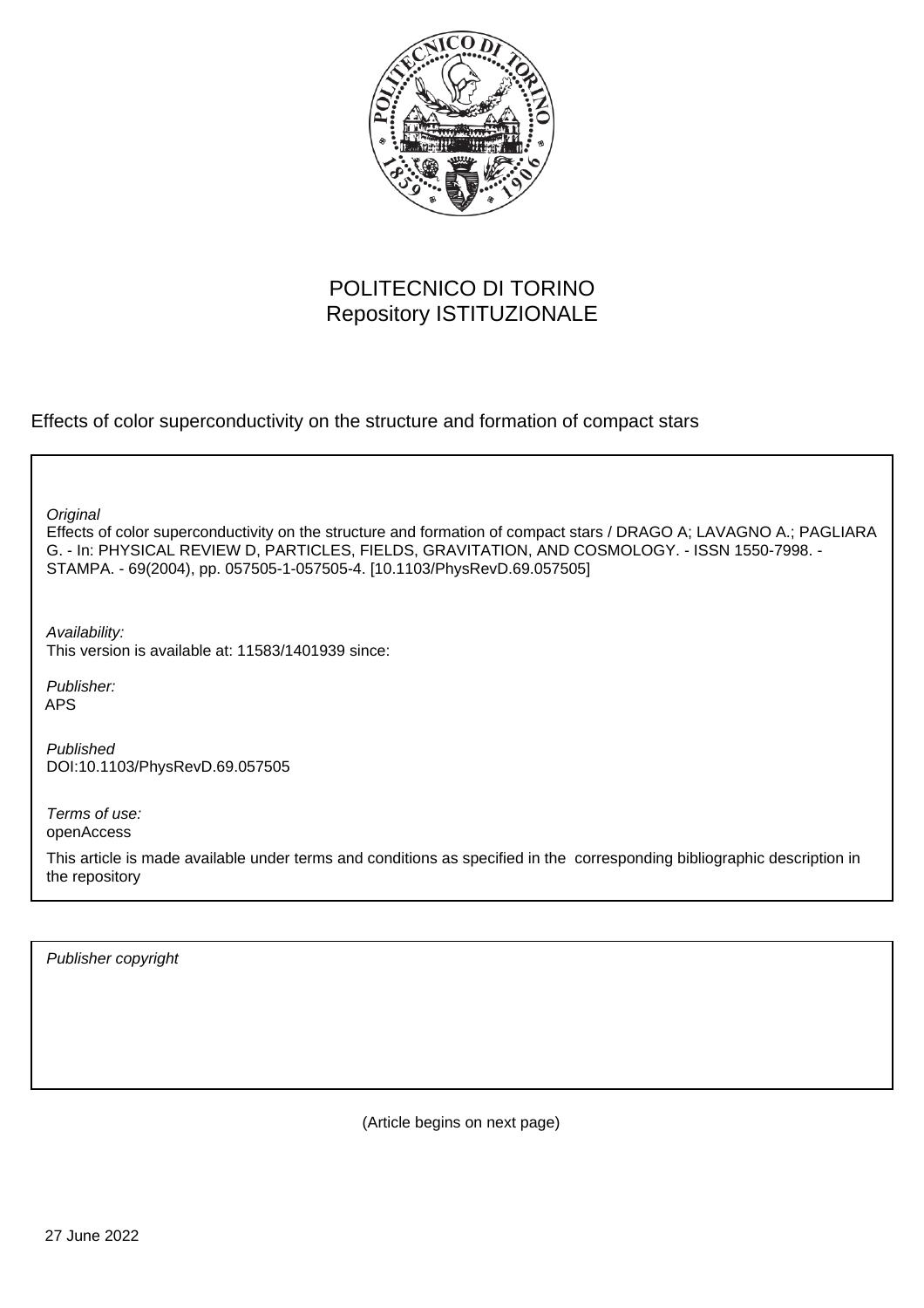## **Effects of color superconductivity on the structure and formation of compact stars**

A. Drago

*Dipartimento di Fisica, Universita` di Ferrara and INFN, Sezione di Ferrara, 44100 Ferrara, Italy*

A. Lavagno

*Dipartimento di Fisica, Politecnico di Torino and INFN, Sezione di Torino, 10129 Torino, Italy*

G. Pagliara

## *Dipartimento di Fisica, Universita` di Ferrara and INFN, Sezione di Ferrara, 44100 Ferrara, Italy* (Received 5 November 2003; published 26 March 2004)

We show that if color superconducting quark matter forms in hybrid or quark stars it is possible to satisfy most of the recent observational boundaries on the masses and radii of compact stellar objects. An energy of the order of  $10^{53}$  erg is released in the conversion from a (metastable) hadronic star into a (stable) hybrid or quark star in the presence of a color superconducting phase. If the conversion occurs immediately after the deleptonization of the protoneutron star, the released energy can help supernovae to explode. If the conversion is delayed the energy released can power a gamma-ray burst. A delay between the supernova and the subsequent gamma-ray burst is possible, in agreement with the delay proposed in the recent analysis of astrophysical data.

DOI: 10.1103/PhysRevD.69.057505 PACS number(s): 25.75.Nq, 26.50.+x, 26.60.+c,

The new accumulating data from x-ray satellites provide important information on the structure and formation of compact stellar objects. Concerning the structure, these data are at first sight difficult to interpret in a unique and selfconsistent theoretical scenario, since some of the observations indicate rather small radii and other observations indicate large values for the mass of the star. Concerning the formation scenario, crucial information is provided by the very recent observations of gamma-ray bursts (GRBs), indicating the possibility that some of the GRBs are associated with a supernova  $(SN)$  explosion. It has not yet been clarified if the two explosions are always simultaneous or if, at least in a few cases, a time delay can exist, with the SN preceding the GRB  $[1-5]$ .

The effect of the transition to deconfined quark matter (QM) on explosive processes such as SNs and GRBs has been discussed by many authors. In particular, the possibility that deconfinement takes place during the core collapse of massive stars at the moment of the bounce has been discussed, e.g., in Refs.  $[6,7]$ , and this mechanism could help the SN to explode by increasing the mechanical energy associated with the bounce. However, it seems more plausible that deconfinement takes place only when the protoneutron star (PNS) has deleptonized and cooled down to a temperature of a few MeV  $[8,9]$ . The energy released in the conversion to QM produces a refreshed neutrino flux which can help the supernova to explode in a neutrino-driven scheme. Finally, another scenario is possible in which a neutron star having a small enough mass can exist as a metastable hadronic star (HS) if a nonvanishing surface tension is present at the interface between hadronic matter (HM) and QM. The process of quark deconfinement can then be a powerful source for GRBs and it can also explain the possible delay between a SN explosion and the subsequent GRB  $[10]$ .

In recent years, much theoretical work has investigated the possible formation of a diquark condensate in QM, at densities reachable in the core of a compact star  $[11-13]$ . The formation of this condensate can greatly modify the structure of the star  $[14–17]$ . We present here an extension of the previous work, showing that it is possible to satisfy the existing boundaries on the mass and radius of a compact stellar object if a diquark condensate forms in a hybrid star  $(HyS)$  or a quark star  $(QS)$ . Moreover, we show that the formation of a diquark condensate can significantly increase the energy released in the conversion from a purely HS into a more stable star containing deconfined QM.

To describe the high density equation of state (EOS) of matter we adopt standard models in the various density ranges. Concerning the hadronic phase we use relativistic nonlinear models  $[18,19]$ . At very low density we use the standard EOSs of Refs.  $[20,21]$ . For the QM phase we adopt an MIT bag-like model in which the formation of a diquark condensate is taken into account. To connect the two phases of our EOS, we impose Gibbs equilibrium conditions.

It is widely accepted that the color-flavor locking (CFL) phase is the real ground state of QCD at asymptotically large densities. We are interested in the bulk properties of a compact star and we adopt the simple scheme proposed in Refs.  $[14,17]$  where the thermodynamic potential is given by the sum of two contributions. The first term corresponds to a ''fictional'' state of unpaired QM in which all quarks have a common Fermi momentum chosen to minimize the thermodynamic potential. The other term is the binding energy  $\Delta$  of the diquark condensate expanded up to order  $(\Delta/\mu)^2$ . In Ref.  $[14]$  the gap is assumed to be independent of the chemical potential  $\mu$ . In the present calculation we consider a  $\mu$ dependent gap resulting from the solution of the gap equation  $[11]$ . The resulting QM EOS reads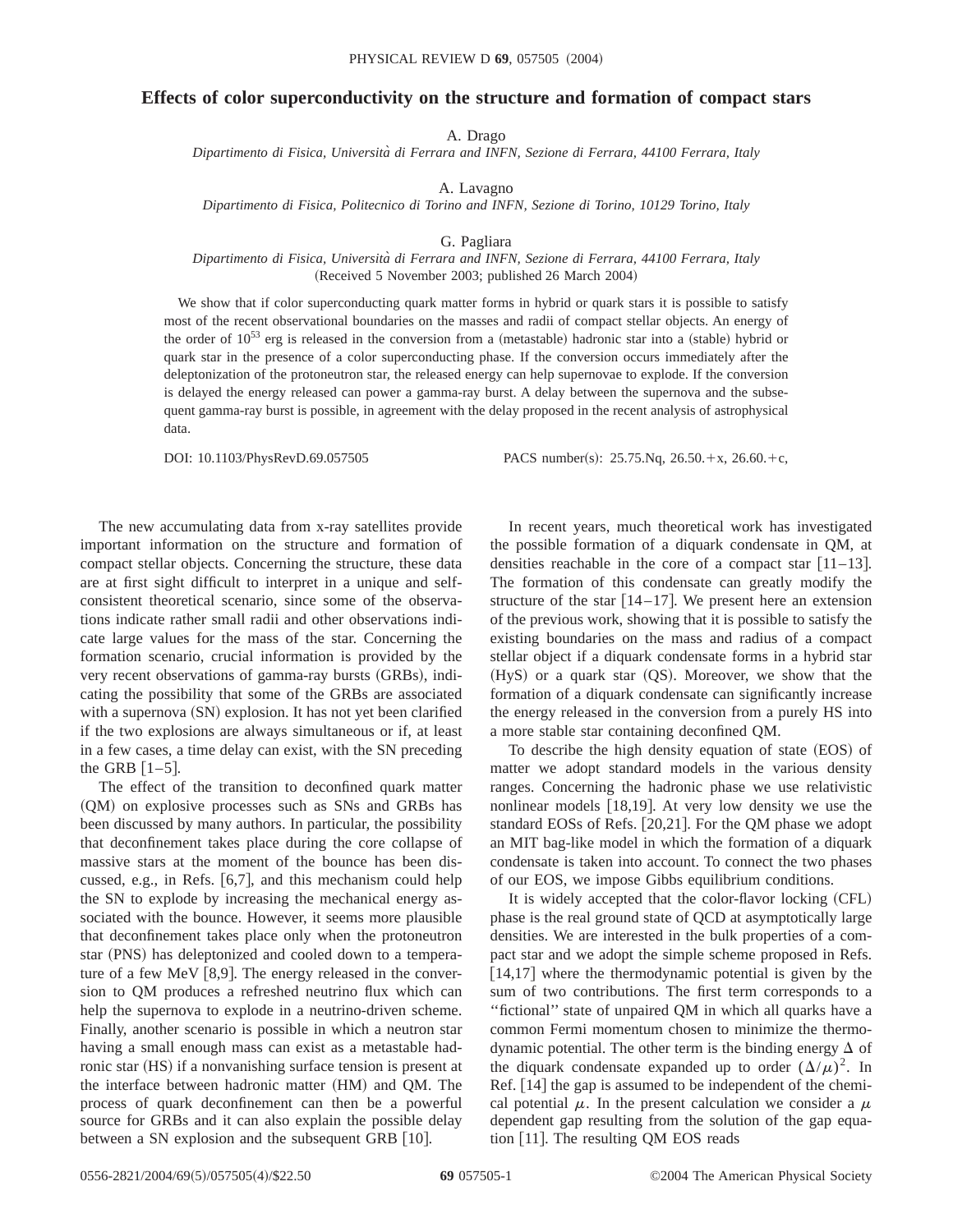

FIG. 1. Mass-radius plane with observational limits and representative theoretical curves: thick solid line indicates CFL quark stars; thick dot-dashed line, CFL hybrid stars; thick dashed line, hadronic stars (see text). Observational limits from (a) Sanwal *et al.* [22], (b) Cottam *et al.* [23], (c) Quaintrell *et al.* [24], (d) Heinke *et al.* [25], (e), (g) Dey *et al.* [26], (f) Li *et al.* [27], and (h) Burwitz *et al.* [28].

$$
\Omega_{CFL} = \frac{6}{\pi^2} \int_0^{\nu} k^2 (k - \mu) dk + \frac{3}{\pi^2} \int_0^{\nu} k^2 (\sqrt{k^2 + m_s^2} - \mu) dk
$$

$$
- \frac{3\Delta^2 \mu^2}{\pi^2}
$$

with  $\nu = 2\mu - \sqrt{\mu^2 + m_s^2/3}$ , and the quark density  $\rho$  is calculated numerically by deriving the thermodynamic potential with respect to  $\mu$ . The pressure and energy density read *P*  $=-\Omega_{CFL}(\mu)-B-\Omega^{e}(\mu_e)$ , and  $E/V=\Omega_{CFL}(\mu)+\mu\rho+B$  $+\Omega^e(\mu_e)+\mu_e\rho_e$ .

In Fig. 1 we have collected most of the analysis of data from x-ray satellites concerning the masses and radii of compact stellar objects  $[22-28]$ . Observing Fig. 1, we notice that the constraints coming from a few data sets (labeled "e," "f,"<sup>1</sup> "g," and maybe also constraint "h"<sup>2</sup>) indicate rather unambiguously the existence of very compact stellar objects, having a radius smaller than  $\sim$  10 km. In contrast, at least in one case ("a" in the figure), the analysis of the data suggests the existence of stellar objects having radii of the order of 12 km or larger, if their mass is of the order of  $1.4M_{\odot}$ . We recall that it is difficult from an astrophysical viewpoint to generate compact stellar objects having a mass smaller than  $1M_{\odot}$ . Therefore the most likely interpretation of constraint "a" is that the corresponding stellar object does not belong to the same class of objects which have a radius smaller than



FIG. 2. Gap as function of the chemical potential, for four different parameter sets.

 $\sim$  10 km. Concerning constraint "b," it can be satisfied either with a very compact star or with a star having a larger radius. The apparent contradiction between the constraints "e," "f," "g," and "a" can be easily accommodated in our scheme, since it can be the signal of the existence of a metastable purely HS which can collapse into a stable configuration when deconfined QM forms inside the star.

Finally, constraints " $c$ "<sup>3</sup> and " $d$ "<sup>4</sup> do not provide stringent limits on the radius of the star, but they put strong constraints on the lower value of its mass. It is in general not easy to obtain stellar configurations having both large masses and very small radii. As we will see, the existence of an energy gap associated with the diquark condensate helps in circumventing this difficulty, since the effect of the gap is to increase the maximum mass of stars having a huge content of pure QM.

In Fig. 1 we show a few theoretical *M*-*R* relations which correspond to the scenario we are proposing. More precisely, we show a thick dashed line corresponding to HSs (GM1), a thick dot-dashed line corresponding to HySs  $(GM1, B^{1/4})$ = 170 MeV,  $\Delta_2$ ), and a thick solid line corresponding to QSs ( $B^{1/4}$ = 170 MeV,  $\Delta_A$ ). Similar shapes can be obtained using the EOS of Ref.  $[19]$ . Both the HyS and the QS lines can satisfy essentially all the constraints derived from observations. The shapes of the gaps  $\Delta_i$  are shown in Fig. 2. In conclusion, in our scheme most of the compact stars are either HySs or QSs having a mass in the range  $(1.2-1.8)M_{\odot}$ and a radius  $\sim$  8.5–10 km. Stars having a significantly larger radius (like the one suggested by constraint "a") correspond in our scheme to metastable HSs which can exist if their mass is not too large, as we show in the following.

Let us now discuss  $\Delta E$ , the energy released in the conversion from HS to HyS or QS.  $\Delta E$  is the difference between the gravitational mass of the HS and that of the final HyS or QS having the same baryonic mass. As mentioned in the introduction, a possibility is that deconfinement takes place a few seconds after the bounce, when the PNS has deleptonized and its temperature has dropped down  $[8,9]$ . In particular, for stars having a small mass the formation of QM takes

<sup>&</sup>lt;sup>1</sup>A very recent reanalysis of the data of the pulsar SAX J1808.4-3658, discussed in Ref.  $[27]$ , seems to indicate slightly larger radii, of the order of 9–10 km for a star having a mass of  $(1.4-1.5)M_{\odot}$  $[29]$ .

 $2$ In Ref. [30] an indication for an even more compact stellar object can be found. In any case, the so-called thermal radius obtained in these analyses could be significantly smaller than the total radius of the star.

<sup>&</sup>lt;sup>3</sup>The result of Ref. [24] is  $M/M_{\odot} = 1.88 \pm 0.13$ . In Fig. 1 only the lower limit is displayed.

<sup>&</sup>lt;sup>4</sup>If the observed x-ray emission is due to continuing accretion, a smaller mass is allowed,  $M/M_{\odot} = 1.4$ .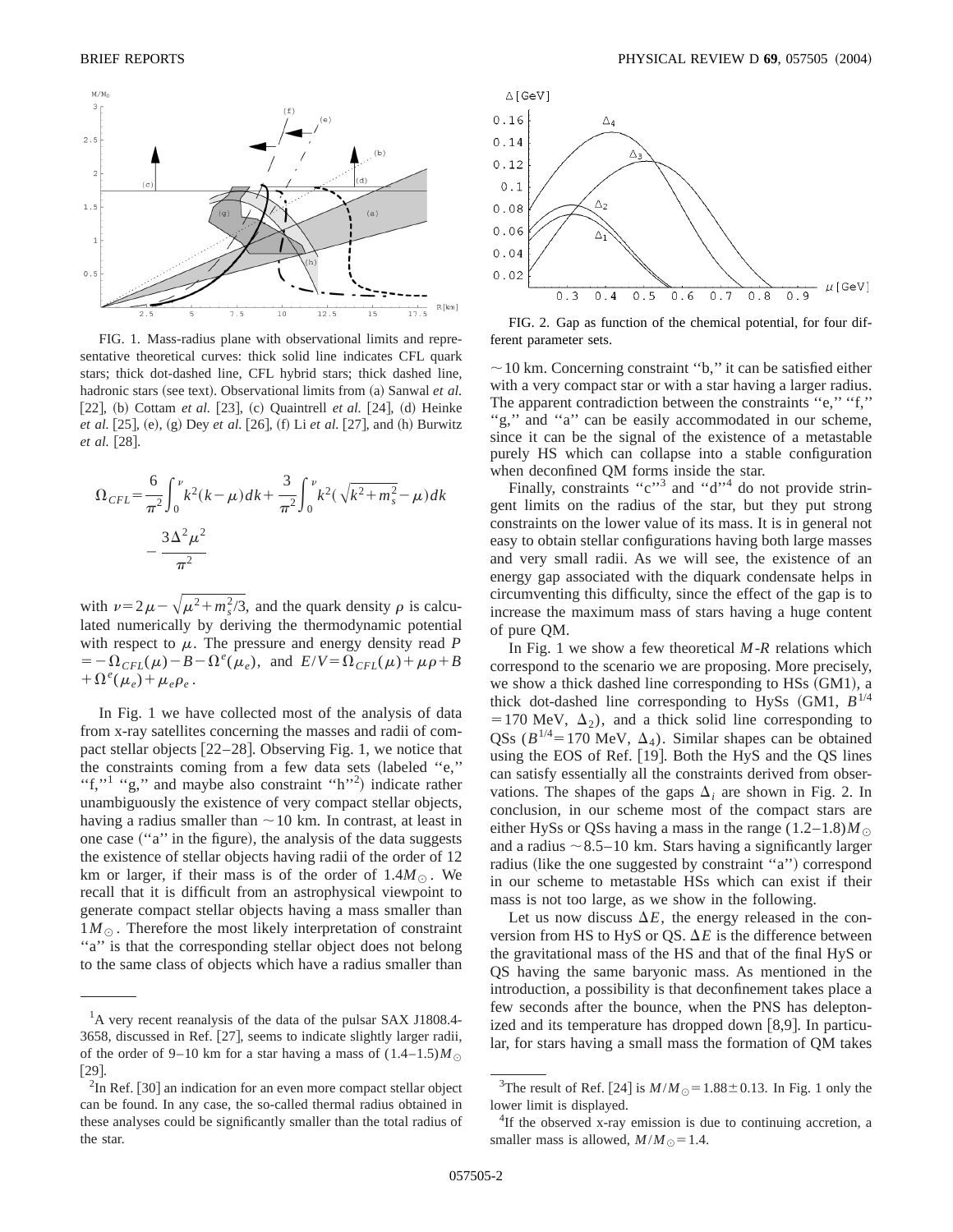TABLE I. Energy released  $\Delta E$  (measured in foe=10<sup>51</sup> erg) in the conversion from a  $1.4M_{\odot}$  hadronic star into a hybrid or quark star having the same baryonic mass (labeled with an asterisk), for various sets of model parameters. BH indicates that the hadronic star collapses to a black hole. A dash indicates situations in which the Gibbs construction does not provide a mechanically stable EOS.

| Hadronic<br>model | $R^{1/4}$<br>(MeV) | $\Delta E$   |            |            |            |            |  |
|-------------------|--------------------|--------------|------------|------------|------------|------------|--|
|                   |                    | $\Delta = 0$ | $\Delta_1$ | $\Delta_2$ | $\Delta_3$ | $\Delta_4$ |  |
| GM3               | 160                | 95           | $172*$     | $178*$     | $204*$     | $327*$     |  |
| GM3               | 170                | 40           | 83         | 89         | 133        | $236*$     |  |
| GM3               | 180                | 10           | 29         | 31         | 79         |            |  |
| GM1               | 160                | 101          | $178*$     | 184*       | $210*$     | $333*$     |  |
| GM1               | 170                | 42           | 89         | 95         | 138        | $242*$     |  |
| GM1               | 180                | 6            | 28         | 31         | ВH         |            |  |

place only at  $T \leq$  few MeV. Notice that for a star having a mass of order  $1.4M_{\odot}$  and using the relativistic EOSs discussed in this paper, hyperons are present in the initial configuration, since the typical mass at which hyperons start forming is  $\sim 1 M_{\odot}$ . The energy released during quark deconfinement powers a new neutrino flux which can be useful in making the supernova explode.  $\Delta E$  is shown in Table I, for a PNS having a mass of  $1.4M_{\odot}$ . As can be seen,  $\Delta E$  can be as large as  $10^{53}$  erg, if the final configuration corresponds to a HyS and three times as large if a QS is obtained. The effect of the gap is to increase the energy released and to allow QS configurations in cases where a HyS would be obtained in the absence of quark pairing. Let us now remark that the deconfinement transition can be delayed if a nonvanishing surface tension at the interface between HM and QM exists and if the mass of the HS is not too large. This possibility was not discussed in Ref.  $[9]$  and it is the main ingredient of our model. To compute the time needed to form QM we use the technique of quantum tunneling nucleation. We can assume that the temperature has no effect in our scheme because, as discussed above, when QM forms the temperature is so low that only quantum tunneling is a practicable mechanism.

In Ref.  $[10]$  it was proposed that the central density of a pure HS (containing hyperons) can increase, due to spin down or mass accretion, until its value approaches the deconfinement critical density. At this point a spherical virtual drop of QM can form. The potential energy for fluctuations of the drop radius *R* has the following form [31]:  $U(R)$  $=$   $\frac{4}{3} \pi R^3 n_q (\mu_q - \mu_h) + 4 \pi \sigma R^2 + 8 \pi \gamma R$ , where  $n_q$  is the quark baryon density,  $\mu_h$  and  $\mu_q$  are the hadronic and quark chemical potentials, all computed at a fixed pressure *P*, and  $\sigma$  is the surface tension for the interface separating quarks from hadrons. Finally, the term containing  $\gamma$  is the so called curvature energy. For  $\sigma$  we use standard values from 10 to  $40 \text{ MeV/fm}^2$  and we assume that it also takes into account, in an effective way, the curvature energy. The value of  $\sigma$  was estimated in Ref. [32] to be  $\sim$  10 MeV/fm<sup>2</sup>. Values for  $\sigma$ larger than  $\sim$  30 MeV/fm<sup>2</sup> are probably not useful in light of the results of Refs.  $[33,34]$ .

The calculation proceeds in the usual way: after the com-

putation (in the WKB approximation) of the ground state energy  $E_0$  and of the oscillation frequency  $v_0$  of the virtual QM drop in the potential well  $U(R)$ , it is possible to calculate in a relativistic frame the probability of tunneling as  $[35]$  $p_0 = \exp(-2A(E_0)/\hbar)$ , where

$$
A(E) = \int_{R_{-}}^{R_{+}} dR \sqrt{[2M(R) + E - U(R)][U(R) - E]}.
$$

Here  $M(R) = 4 \pi \rho_h (1 - n_q/n_h)^2 R^3$ ,  $\rho_h$  is the hadronic energy density, and  $n_h$ ,  $n_q$  are the baryonic densities at the same and given pressure in the hadronic and quark phases, respectively. Finally,  $R_{\pm}$  are the classical turning points. The nucleation time is then equal to  $\tau=(v_0p_0N_c)^{-1}$ , where  $N_c$  is the number of centers of droplet formation in the star, and it is of the order of  $10^{48}$  [35].  $\tau$  can be extremely long if the mass of the metastable star is small enough but, via mass accretion, it can be reduced from values of the order of the age of the universe down to a value of the order of days or years. We can therefore determine the critical mass  $M_{cr}$  of the metastable HS for which the nucleation time corresponds to a fixed small value  $(1 \text{ yr in Table I}).$ 

In Table II we show the value of  $M_{cr}$  for various sets of model parameters. In the conversion process from a metastable HS into a HyS or a QS a huge amount of energy  $\Delta E$ is released. We see in Table II that the formation of a CFL phase allows one to obtain values for  $\Delta E$  which are one order of magnitude larger than the corresponding  $\Delta E$  of the unpaired OM case  $(\Delta=0)$ . Moreover, we can observe that  $\Delta E$  depends both on the magnitude and the position of the gap.

In the model we are presenting, the GRB is due to the cooling of the just formed HyS or QS via neutrinoantineutrino emission. The subsequent neutrino-antineutrino annihilation generates the GRB. In our scenario the duration of the prompt emission of the GRB is therefore regulated by two mechanisms:  $(1)$  the time needed for the conversion of the HS into a HyS or QS, once a critical-size droplet is formed and  $(2)$  the cooling time of the just formed HyS or QS. Concerning the time needed for the conversion into QM of at least a fraction of the star, the seminal work by  $\lceil 36 \rceil$  has been reconsidered in  $[37]$ , where it has been shown that the stellar conversion is a very fast process, having a duration much shorter than 1 s. On the other hand, the neutrino trapping time, which provides the cooling time of a compact object, is of the order of a few tens of seconds  $[38]$ , and it gives the typical duration of the GRB in our model.

In conclusion, comparing the theoretical mass-radius curves with recent observational data, we find that color superconductivity is a crucial ingredient in order to satisfy all the constraints coming from observations. The difficult problem posed by astrophysical data indicating the existence of stars which are both very compact and rather massive can be solved with either hybrid or quark stars. Concerning hybrid stars, the gap increases the maximum mass of the stable configuration, while keeping the corresponding radius  $\leq 10$  km.

The superconducting gap also greatly affects the energy released in the conversion from a hadronic star into a hybrid or quark star. We assume that the deconfinement transition